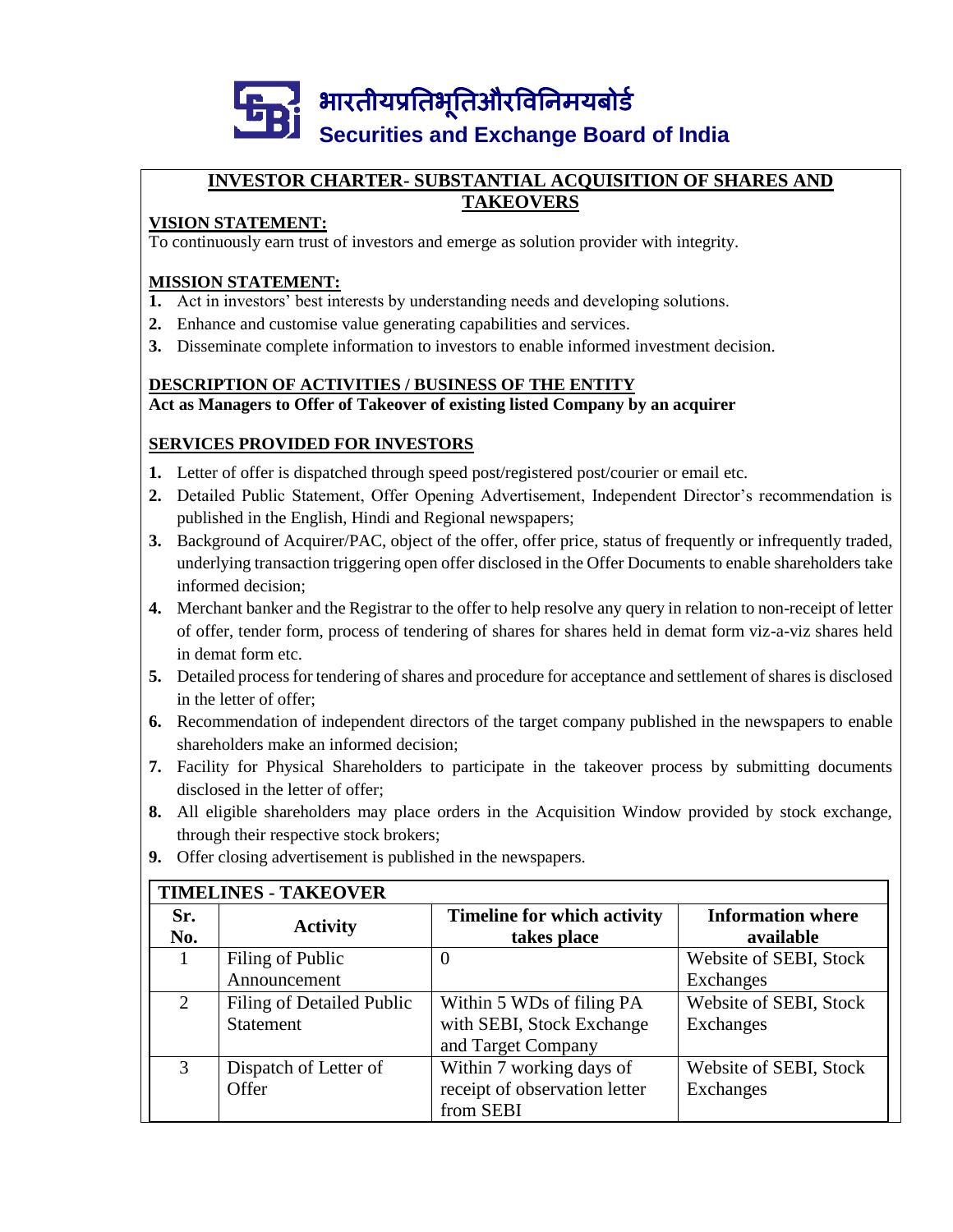# ]<br>|<mark>|</mark><br>|| securiti **Securities and Exchange Board of India**

| $\overline{4}$ | Publication of                | 2 WDs prior to               | Website of SEBI, Stock         |
|----------------|-------------------------------|------------------------------|--------------------------------|
|                | <b>Independent Director's</b> | commencement of tendering    | Exchanges                      |
|                | recommendation                | period                       |                                |
| 5              | Offer Opening Ad              | 1 WDs prior to               | Website of SEBI, Stock         |
|                |                               | commencement of tendering    | Exchanges                      |
|                |                               | period                       |                                |
| 6              | <b>Offer Opens</b>            | not later than 12 WDs from   | Website of Stock               |
|                |                               | the date of receipt of       | Exchanges                      |
|                |                               | observation letter from SEBI |                                |
| 7              | Availability of letter of     | Till offer closure date      | Website of SEBI, Stock         |
|                | offer and Form of             |                              | Exchanges                      |
|                | Acceptance                    |                              |                                |
| 8              | Availability of material      | Till offer closure date      | Address given in Letter        |
|                | documents for inspection      |                              | of Offer                       |
|                | by Shareholders               |                              |                                |
| 9              | Closure of offer              | Within 10 WDs of opening     | <b>Stock Exchanges website</b> |
| 10             | Acceptance and                | Within 10 WDs of closure     | <b>Stock Exchanges website</b> |
|                | Settlement of shares          |                              |                                |
| 12             | Date of post offer            | Within 5 WDs of payment to   | Website of SEBI, Stock         |
|                | advertisement                 | shareholders                 | Exchanges                      |

## **RIGHTS OF INVESTORS**

- **1.** All the Public Shareholders, who own fully paid equity shares of the Target Company any time before the closure of the Open Offer are eligible to participate in the Open Offer.
- **2.** Shareholders have rights to inspect the material documents as listed out in the letter of offer during the tendering period.
- **3.** Shareholders can obtain letter of offer along with tender forms from the Registrar to the offer or Manager to the offer and can also download from the website of the Stock Exchanges.

#### **DO's and DON'Ts FOR INVESTORS**

- **Dos**
- **1.** Ensure to submit tender forms on time;
- **2.** Ensure the demat account and the PAN belong to the same eligible shareholder;
- **3.** Physical shareholder should ensure that the correct share certificates are attached along with the Tender Form
- **4.** Ensure that the signatures registered with the Company and the signature on the Tender Form are the same.
- **5.** In case any person has submitted Equity Shares in physical form for dematerialisation, such Eligible Shareholders should ensure that the process of getting the Equity Shares dematerialised is completed well in time so that they can participate in the Offer before Offer Closing Date.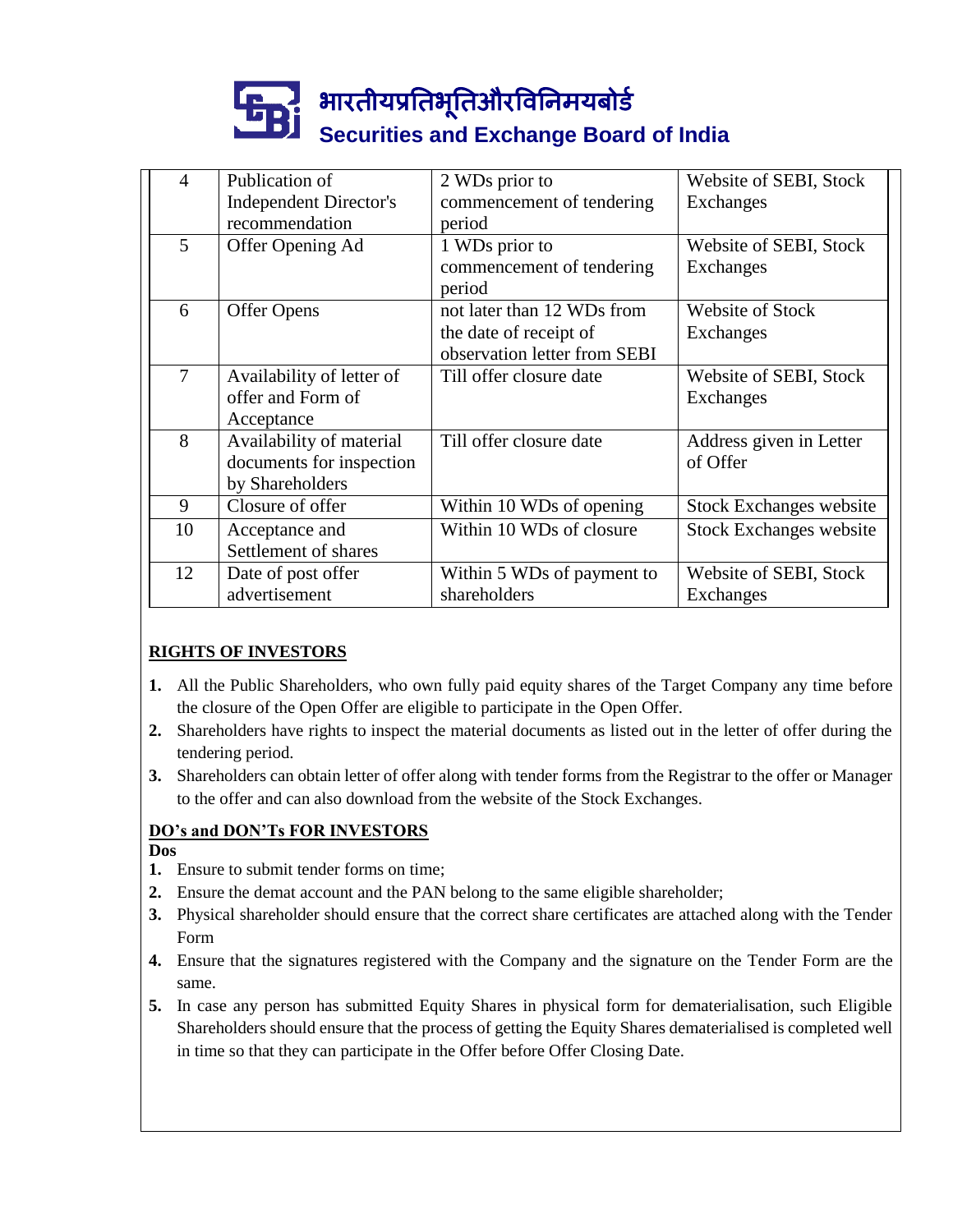# भारतीयप्रततभूततऔरवितिमयबोर्ड **Securities and Exchange Board of India**

#### **Don'ts**

- **1.** Offer from shareholders will be rejected if the terms or the process mentioned in the Letter Of Offer is not followed
- **2.** Shareholders who are holding Physical Shares as on the Record Date should not submit incomplete Tender Form and other documents for placing their bid in demat form;
- **3.** There should be no name mismatch in the demat account of the Eligible Shareholder and PAN; or
- **4.** There should not be any restraint order of a Court/any other competent authority for transfer/disposal/ sale
- **5.** The title to the Equity Shares should not be under dispute and there should not be any restraint.

#### **INVESTOR GRIEVANCE REDRESSAL MECHANISM AND HOW TO ACCESS IT**

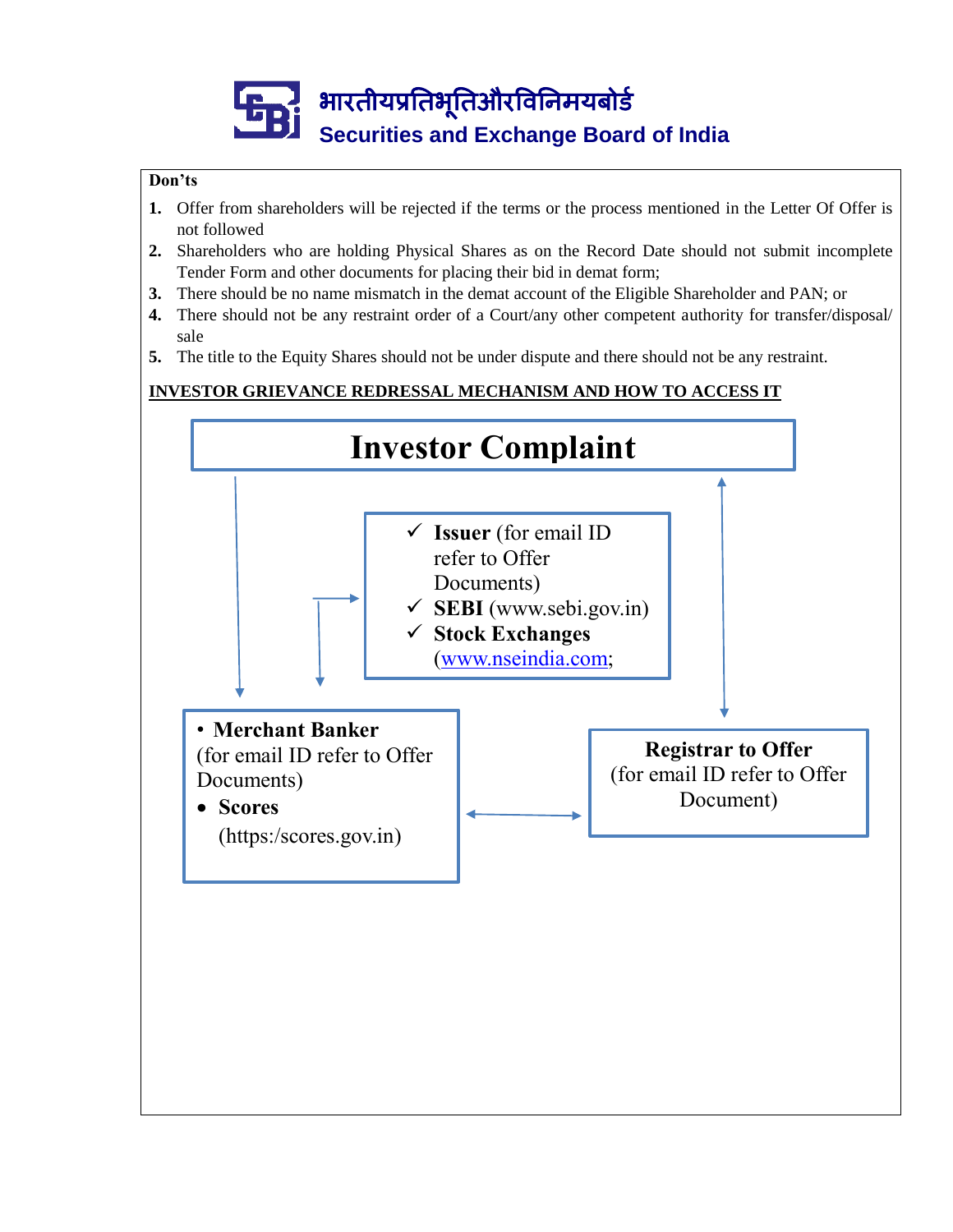# भारतीयप्रततभूततऔरवितिमयबोर्ड **Securities and Exchange Board of India**

# **TIMELINES FOR RESOLUTION OF SHAREHOLDER GRIEVANCES IN TAKEOVER**

| Sr. No         | <b>Activity</b>                                                                                                                                                                     | No. of calendar days |  |
|----------------|-------------------------------------------------------------------------------------------------------------------------------------------------------------------------------------|----------------------|--|
| 1              | Shareholder grievance received by the manager to the offer                                                                                                                          | T                    |  |
| 2              | Manager to the offer to identify the concerned intermediary and it<br>shall be endeavoured to forward the grievance to the concerned<br>intermediary/ies on T day itself.           | $T+1$                |  |
| 3              | The concerned intermediary/ies to respond to the manager to the<br>offer with an acceptable reply                                                                                   | X                    |  |
| $\overline{4}$ | Shareholder may escalate the pending grievance, if any, to the<br>functional head / head of department of manager to the offer                                                      | $T + 21$             |  |
| 5              | Manager to the offer, the concerned intermediary/ies and the<br>Shareholder shall exchange between themselves additional<br>information related to the grievance, wherever required | Between T and X      |  |
| 6              | Manager to the offer to respond to the Shareholder with the reply                                                                                                                   | Upto $X+3$           |  |
| $\overline{7}$ | Best efforts will be undertaken by manager to the offer to respond to the grievance within<br>$T + 30$                                                                              |                      |  |

#### **Nature of shareholder grievance for which the aforesaid timeline is applicable**

- **1.** Delay in receipt of consideration upon acceptance of shares
- **2.** Any other grievance as may be informed from time to time

#### **Mode of receipt of shareholder grievance**

The following modes of receipt will be considered valid for processing the grievances in the timelines discussed above

- **1.** Letter from the shareholder addressed to the manager to the offer at its address mentioned in the offer document, detailing nature of grievance, details of application, details of bank account, date of application etc
- **2.** E-mail from the shareholder addressed to the manager to the offer at its e-mail ID mentioned in the offer document, detailing nature of grievance, details of application, details of bank account, date of application etc
- **3.** On SEBI Complaints Redress System (SCORES) platform.

#### **Nature of enquiries for which the Manager to the offer shall endeavour to resolve such enquiries/ queries promptly during the offer period.**

- **1.** Availability of Form of acceptance cum acknowledgement
- **2.** Availability of offer document
- **3.** Process for tendering of shares in the offer
- **4.** Date of offer opening/ closing/ acceptance and settlement of shares
- **5.** Any other query of similar nature